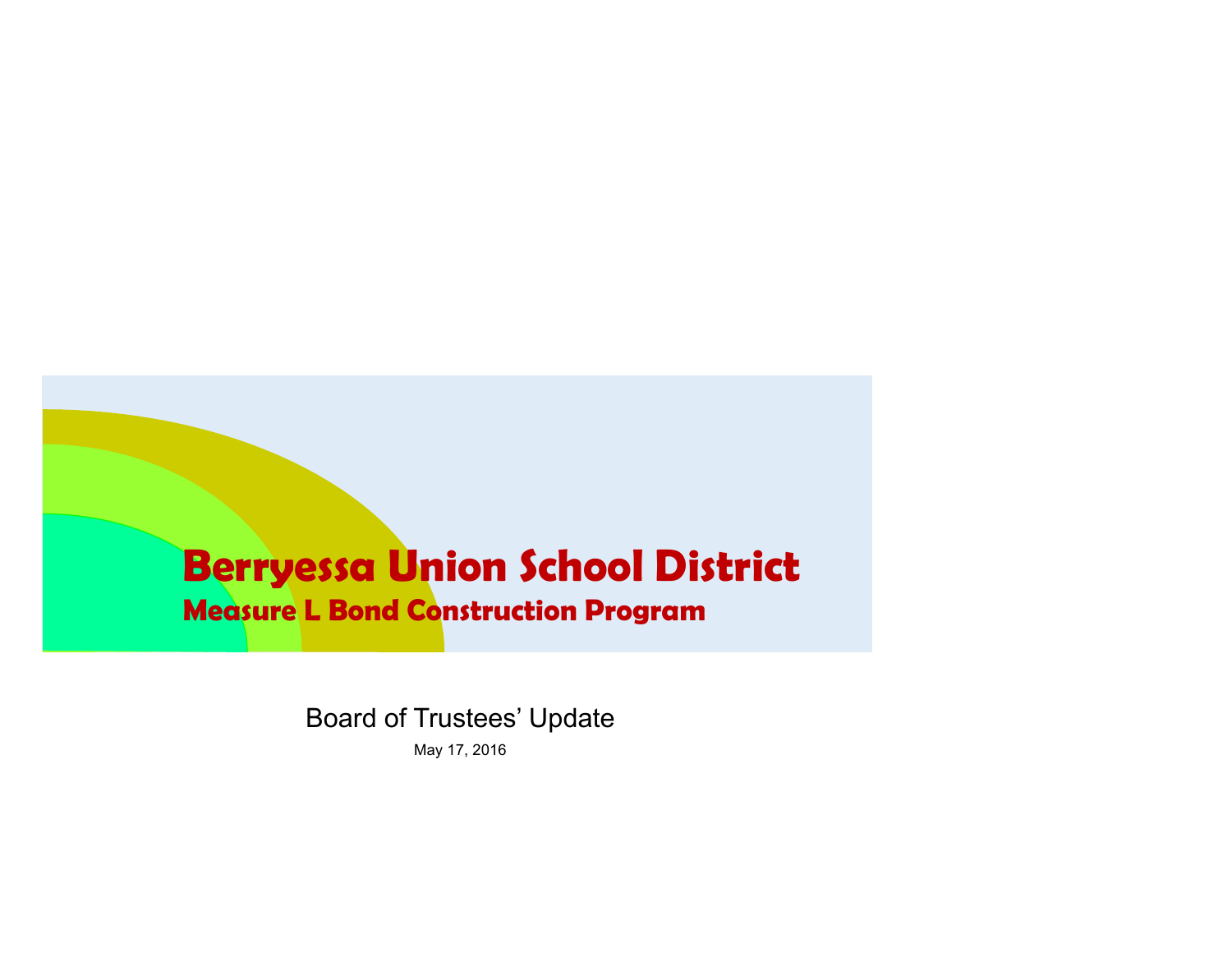# **Introduction**

The following presentation is intended to provide the Board of Trustees with an update on the progress of Measure L Construction Bond Projects. These are projects that are currently active throughout the District.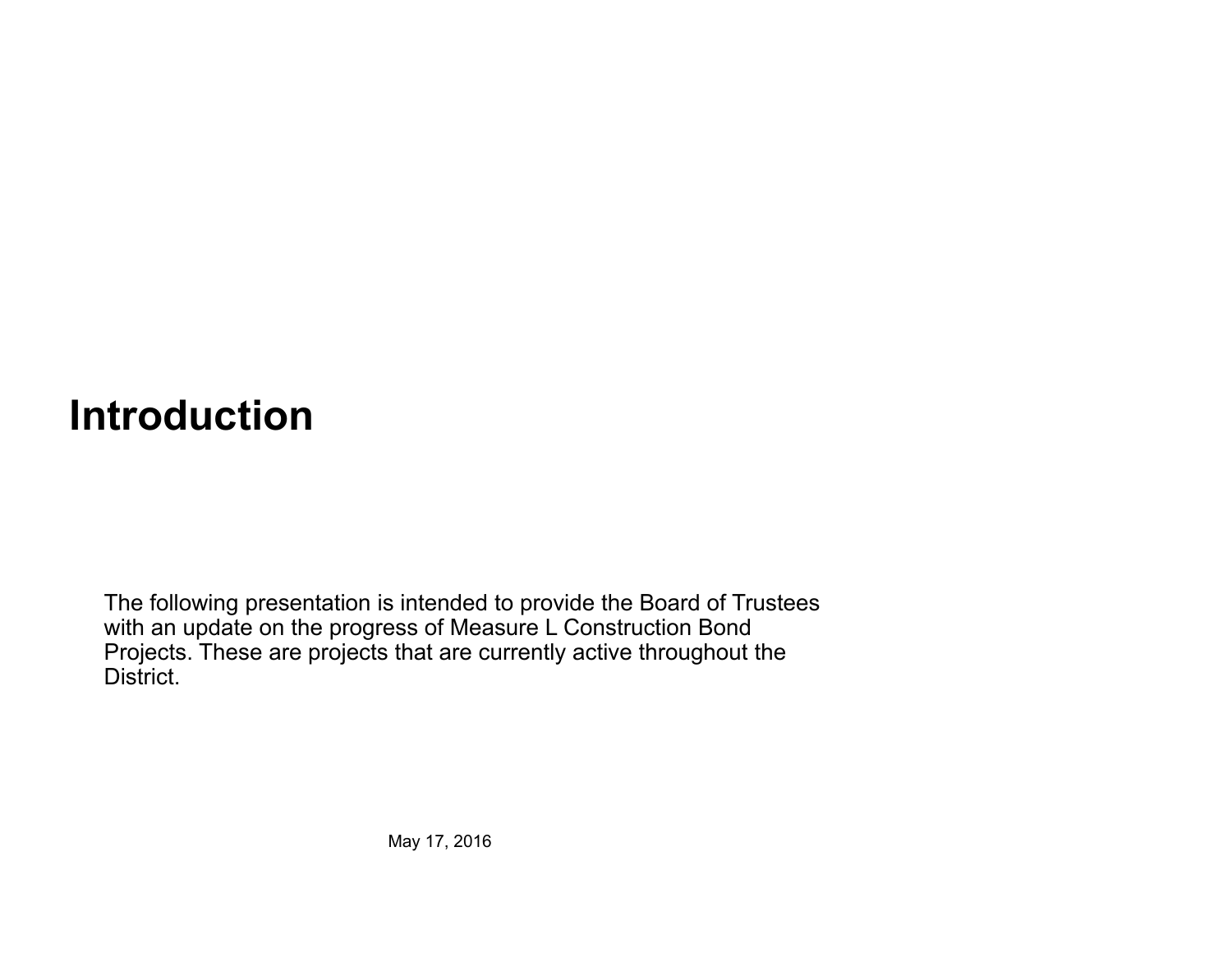# **Construction Projects for 2016**

Central KitchenF.I.S./Modernization/Classroom Furniture**Sierramont** Noble Northwood **Summerdale** Modernization/Classroom FurnitureVinci ParkPavement RehabilitationVinci ParkNobleMorrill**Sierramont** Energy Conservation Project - Solar Phase II Technology Upgrade– Cabling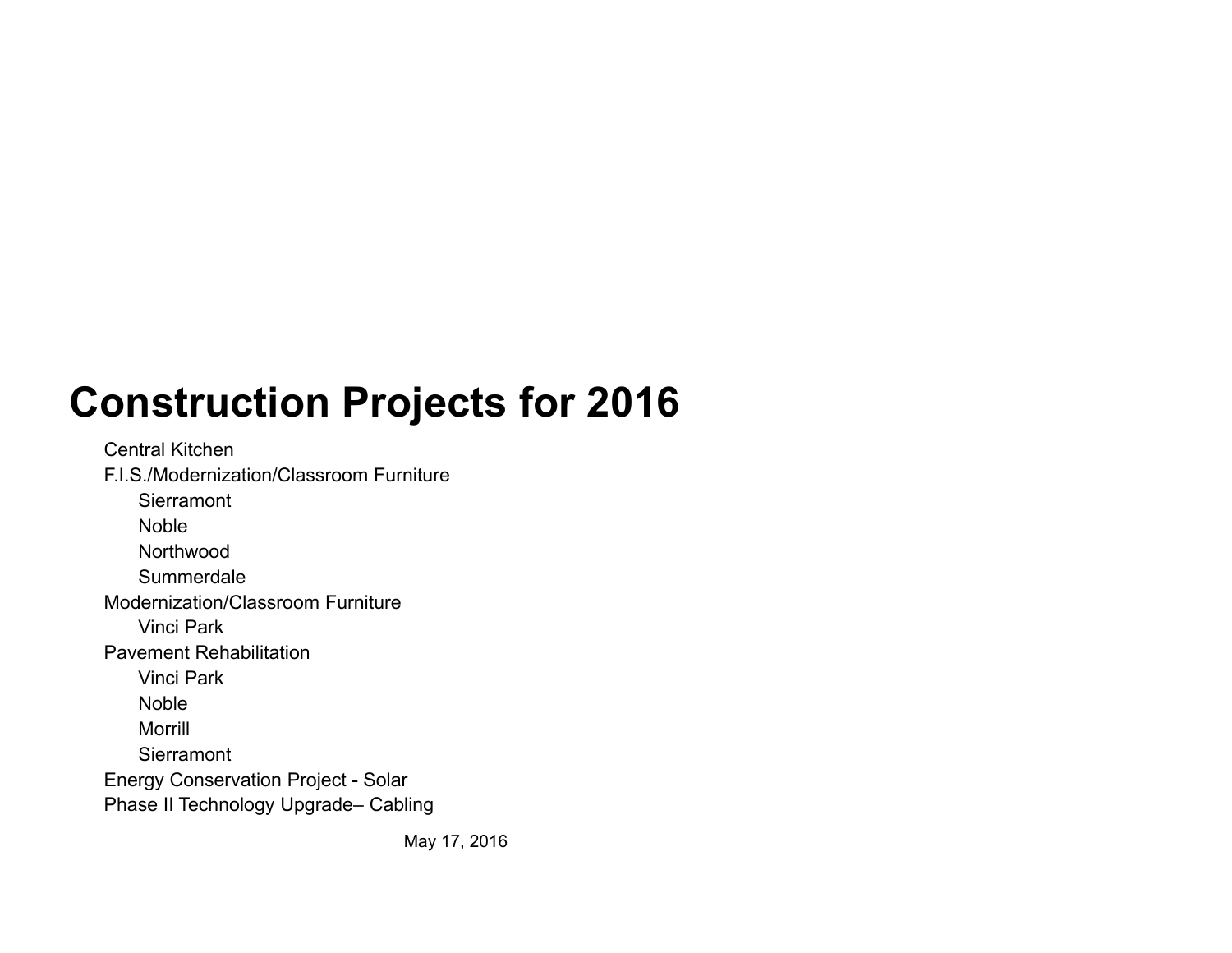#### **Construction Projects for 2016**

RED – Indicates changes in schedule

|                                        | April              |                    |                       |                              | May          |                 |        |       |      | June           |        |  |       | July    | August       |                |  |  | September |  |                   | October |  |                | November     |       |  | December |                             | January      |       |
|----------------------------------------|--------------------|--------------------|-----------------------|------------------------------|--------------|-----------------|--------|-------|------|----------------|--------|--|-------|---------|--------------|----------------|--|--|-----------|--|-------------------|---------|--|----------------|--------------|-------|--|----------|-----------------------------|--------------|-------|
| Calendar Year 2016                     | Week               |                    |                       |                              | Week         |                 |        |       | Week |                |        |  |       | Week    | Week         |                |  |  | Week      |  |                   | Week    |  |                | Week         |       |  | Week     |                             | Week         |       |
|                                        | $\mathbf{1}$       | $\overline{2}$     | 3                     | 4                            | $\mathbf{1}$ | $\overline{2}$  | 3      | 4     |      | $\overline{2}$ | 3      |  | 4 1 2 | 3<br> 4 | $\mathbf{1}$ | $\overline{2}$ |  |  |           |  | 3 4 1 2 3 4 1 2 3 |         |  | $\overline{4}$ | $\mathbf{1}$ | 2 3 4 |  |          | $1 \vert 2 \vert 3 \vert 4$ | $\mathbf{1}$ | 2 3 4 |
| Central Kitchen<br>Demolition          | <b>Bid</b><br>Walk |                    | <b>Bid</b><br>Opening | Award                        | Const.       |                 | Comp.  |       |      |                |        |  |       |         |              |                |  |  |           |  |                   |         |  |                |              |       |  |          |                             |              |       |
| <b>Central Kitchen</b><br>Construction | <b>Bid</b><br>Walk |                    |                       | <b>Bid</b><br>Opening        |              | Award           | Const. |       |      |                |        |  |       | Const.  |              |                |  |  |           |  |                   |         |  |                | Comp         |       |  |          |                             | Comp.        |       |
| <b>Central Kitchen</b><br>Equipment    | <b>Bid</b><br>Walk |                    |                       | <b>Bid</b><br>Opening        |              | Award           | Const. |       |      |                |        |  |       | Const.  |              |                |  |  |           |  |                   |         |  |                | Comp         |       |  |          |                             | Comp.        |       |
| <b>Sierra Mont Chiller</b><br>Upgrade  | <b>Bid</b><br>Walk |                    |                       | <b>Bid</b><br>Opening        |              | Award           | Award  |       |      | Const.         |        |  |       |         |              | Comp.          |  |  |           |  |                   |         |  |                |              |       |  |          |                             |              |       |
| Sierramont<br>FIS/Modernization        |                    | <b>Bid</b><br>Walk |                       | <b>Bid</b><br>Opening        |              | Award           | Award  |       |      | Const.         |        |  |       |         |              | Furn. Comp.    |  |  |           |  |                   |         |  |                |              |       |  |          |                             |              |       |
| <b>Noble</b><br>FIS/Modernization      | <b>Bid</b><br>Walk |                    |                       | <b>Bid</b><br>Opening        |              | Award           | Award  |       |      | Const.         |        |  |       |         |              | Furn. Comp.    |  |  |           |  |                   |         |  |                |              |       |  |          |                             |              |       |
| Northwood<br>FIS/Modernization         | <b>Bid</b><br>Walk |                    |                       | <b>Bid</b><br>Opening        |              | Award           | Award  |       |      | Const.         |        |  |       |         |              | Furn. Comp.    |  |  |           |  |                   |         |  |                |              |       |  |          |                             |              |       |
| Summerdale<br>FIS/Modernization        |                    | <b>Bid</b><br>Walk |                       | <b>Bid</b><br>Opening        |              | Award           | Award  |       |      | Const.         |        |  |       |         |              | Furn. Comp.    |  |  |           |  |                   |         |  |                |              |       |  |          |                             |              |       |
| Vinci<br>Park/Modernization            |                    | <b>Bid</b><br>Walk |                       | <b>Bid</b><br><b>Opening</b> |              | Award           | Award  |       |      | Const.         |        |  |       |         |              | Furn. Comp.    |  |  |           |  |                   |         |  |                |              |       |  |          |                             |              |       |
| Paving Rehabilitation                  |                    |                    | <b>Bid</b><br>Walk    | <b>Bid</b><br>Opening        |              |                 | Award  |       |      |                | Const. |  |       |         |              | Comp.          |  |  |           |  |                   |         |  |                |              |       |  |          |                             |              |       |
| Solar Project                          | Design             |                    |                       |                              |              |                 | Const. |       |      |                |        |  |       |         |              |                |  |  |           |  |                   |         |  | Comp.          |              |       |  |          |                             |              |       |
| <b>Furniture</b>                       | Pilot              |                    |                       |                              | Order        | Pilot           |        | Order |      |                |        |  |       |         | Del.         |                |  |  |           |  |                   |         |  |                |              |       |  |          |                             |              |       |
| Carpet                                 | Order              |                    |                       |                              |              |                 | Order  |       |      |                | Inst.  |  |       |         |              |                |  |  |           |  |                   |         |  |                |              |       |  |          |                             |              |       |
| <b>Phase II Technology</b><br>Upgrade  |                    |                    | Packaging Award       |                              |              | Packaging Award |        |       |      |                | Const  |  |       |         |              | Comp.          |  |  |           |  |                   |         |  |                |              |       |  |          |                             |              |       |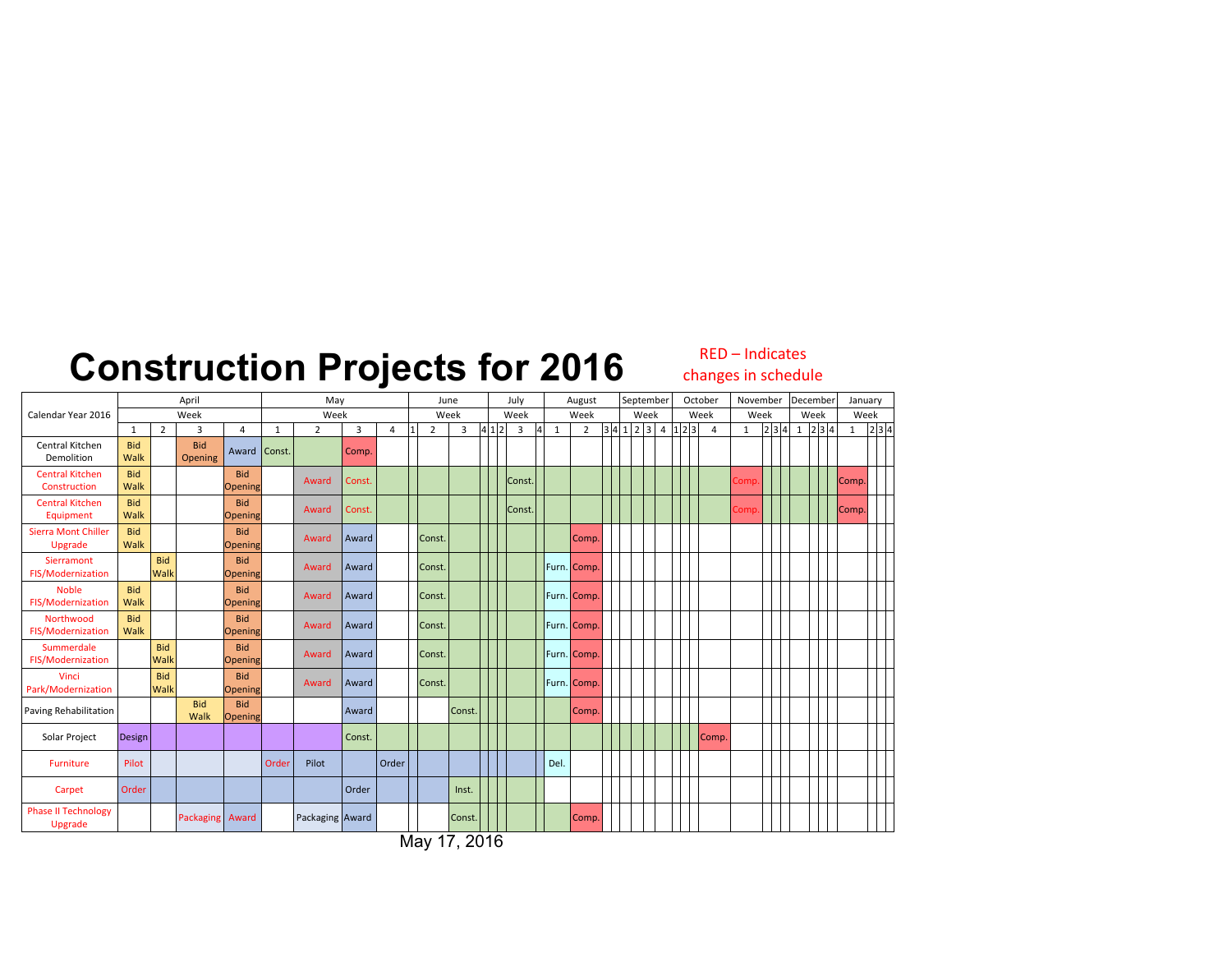### **Construction Projects for Summer 2016**

- Central Kitchen The current bidding climate is very competitive, so bidders are few and construction costs have gone up. As a result of this there was only one bidder and the bid was significantly higher than the budget.
- F.I.S./Modernization/Classroom Furniture

Sierramont

To be awarded

Noble

To be awarded

**Northwood** 

To be awarded. The seismic work for the MPR is being evaluated to determine how to integrate it into the current construction project.

Modernization/Classroom Furniture

The input from the users of the furniture at the Pilot Classrooms is being collected, and the F.I.S. furniture preliminary selections are in process. Sample furniture will be brought in for stakeholders to see and touch. The inventory for the new furniture is currently being prepared for ordering.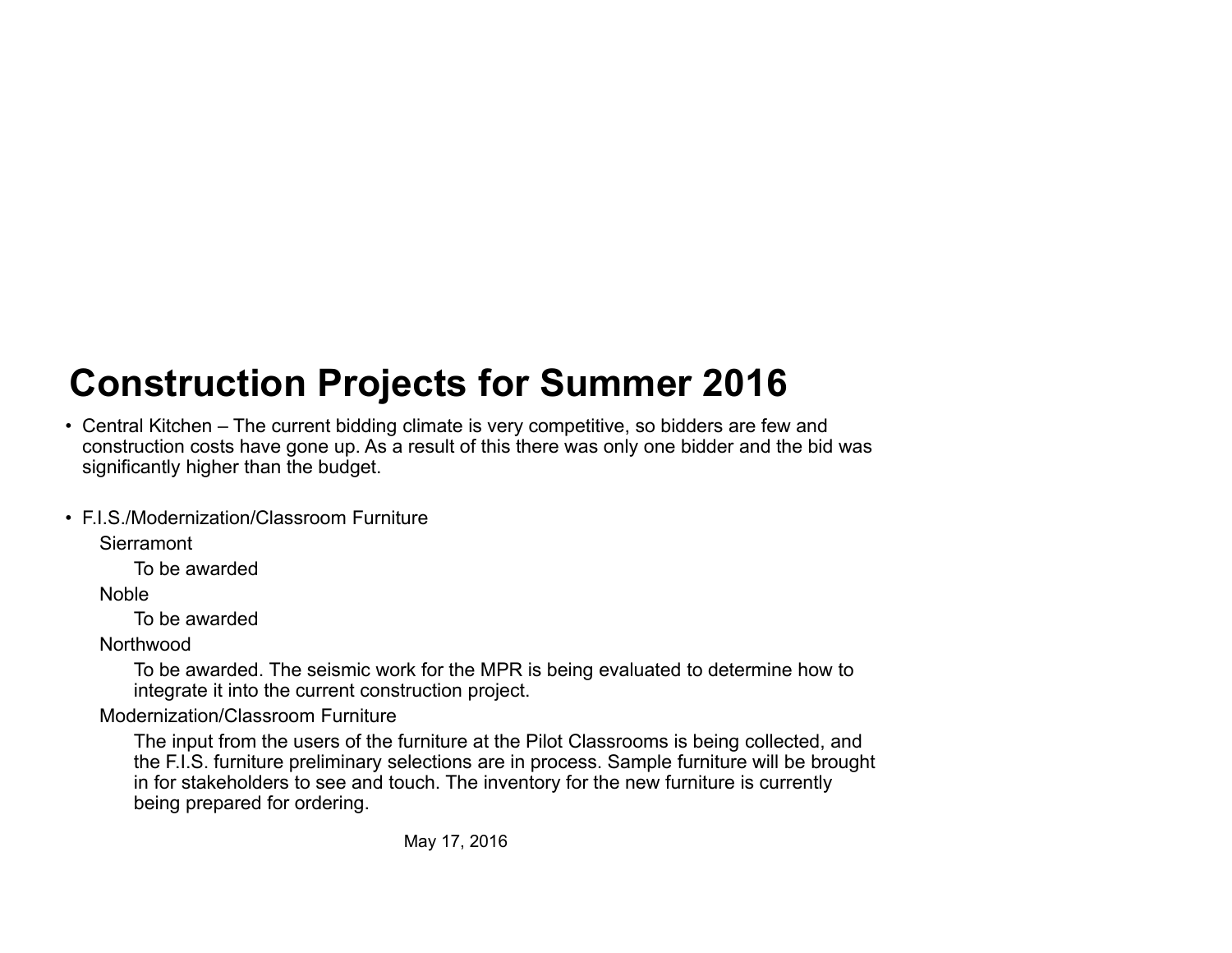#### **Construction Projects for Summer 2016**

- Pavement Rehabilitation Vinci Park - To be awarded Noble -To be awarded Morrill - To be awarded Sierramont - To be awarded
- Energy Conservation Project Solar On Schedule
- Phase II Technology Upgrade (Piedmont, Toyon, Summerdale, Majestic Way, and Laneview) Cabling – To be awarded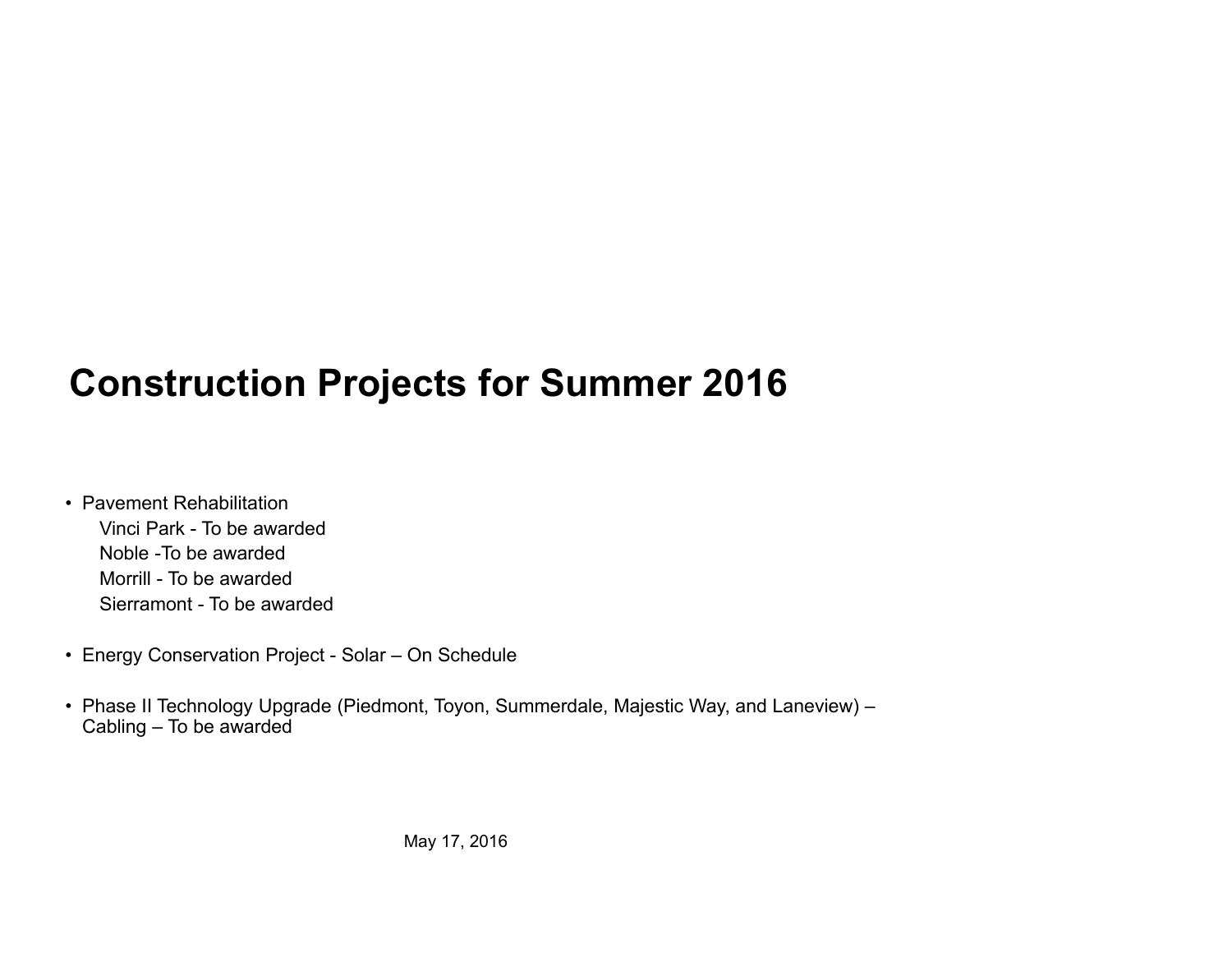#### **Construction Projects for School Breaks 2016**

• Phase III Technology Upgrade (MOT – Thanksgiving Break) – Cabling – To be awarded

• Phase IV Technology Upgrade (Noble – Winter Break) – Cabling – To be awarded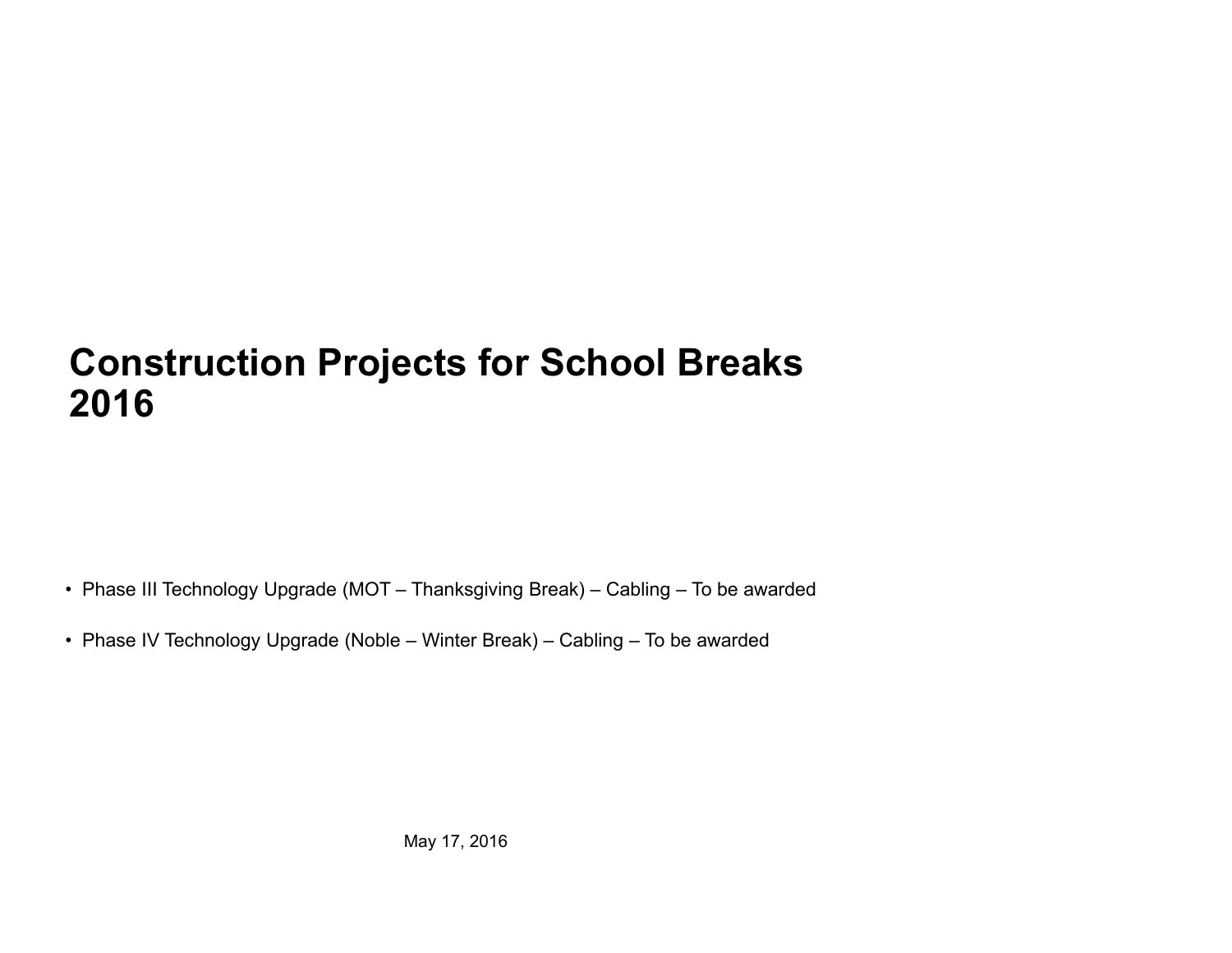# **Construction Projects for 2017**

F.I.S./Modernization/Classroom Furniture

Majestic Way

Laneview

Modernization/Classroom Furniture

Piedmont

Ruskin

F.I.S.

Vinci Park

Pavement Rehabilitation

Brooktree

Cherrywood

Majestic Way

Phase V Technology Upgrade (Brooktree, Northwood, Ruskin, and Vinci Park) – **Cabling**